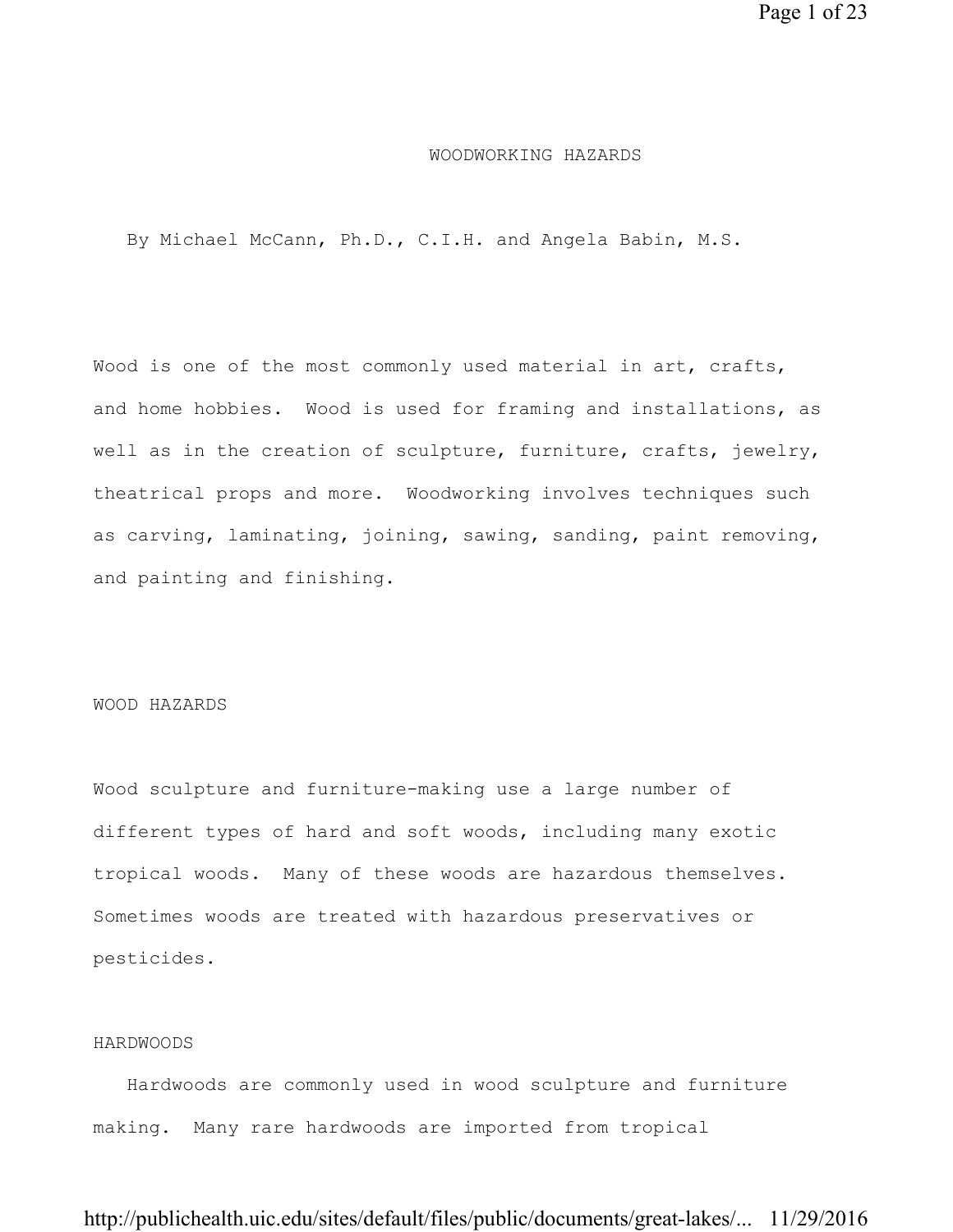Page 2 of 23

countries. In recent years, there has been considerable controversy in the woodworking community about the ethics of using rare tropical hardwoods in sculpture because the market for them is contributing to deforestation of many parts of the world.

### Hazards

1. Saps present in many green woods, and lichens and liverworts present on the surface of freshly cut wood, can cause skin allergies and irritation from direct contact.

2. Many hardwood dusts, especially those from exotic woods, are common sensitizers and can cause allergic skin reactions. Some hardwoods can cause allergic reactions in individuals working with or using finished hardwoods. Prolonged contact with rosewood, for example, which was used in making musical instruments, has caused allergic reactions in some musicians. 3. Contact with the dust of many hardwoods can cause conjunctivitis (eye inflammation), hay fever, asthma, coughing, and other respiratory diseases. Canadian and Western Red Cedar are examples.

4. Some hardwoods can cause hypersensitivity pneumonia (alveolitis), and frequent attacks can cause permanent lung scarring (fibrosis). Examples of these highly toxic woods include giant sequoia, cork oak, some maple woods and redwood. 5. Some hardwoods contain chemicals that are toxic, and can cause a variety of symptoms, including headaches, salivation, thirst,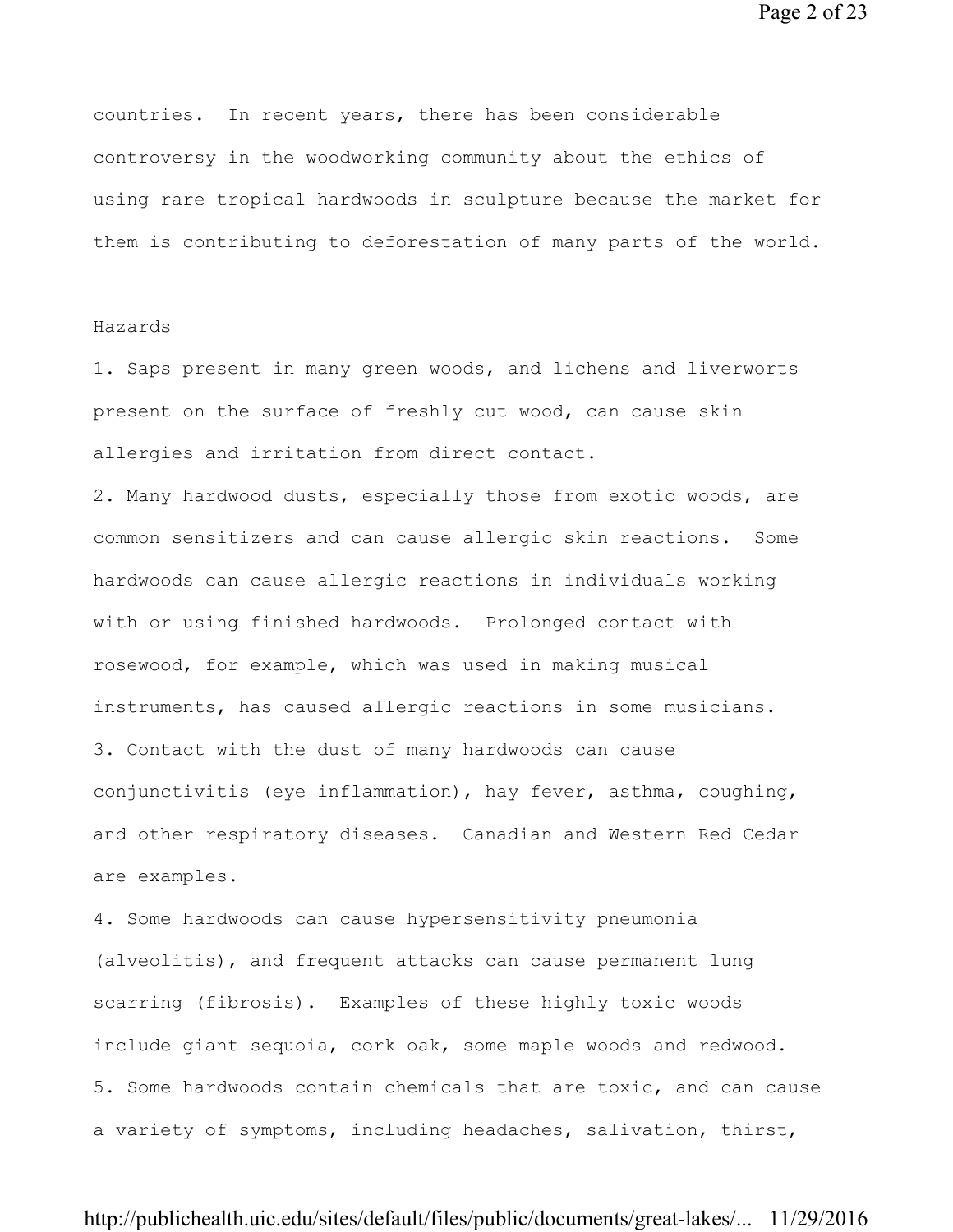Page 3 of 23

giddiness, nausea, irregular heartbeat, etc. A classic example is hemlock.

6. Inhalation of hardwood dust is associated with a particular type of nasal and nasal sinus cancer (adenocarcinoma). This type of cancer has a latency period of 40-45 years, and occurs to the extent of about 7 in 10,000 among woodworkers who are heavily exposed. This rate is many times higher than the rate of nasal adenocarcinoma in the general population. Over half of all known cases of this type of cancer are found in woodworkers. 7. See table 1. for information on specific woods. Hardwoods such as beech and oak have been assigned a Threshold Limit Value (TLV) from the American Conference of Governmental Industrial Hygienists (ACGIH) of 1 mg/m3.

### Precautions

1. Whenever possible, use common hardwoods rather than rare tropical hardwoods.

2. If you have a history of allergies, you should avoid common sensitizing woods.

3. Do not use sensitizing woods for utilitarian objects where people would be in frequent contact with the wood. For example, don't use these types of wood for handles.

4. Avoid inhalation of wood dusts by using local exhaust ventilation, or wearing a NIOSH-approved toxic dust respirator. 5. If you are handling woods that can cause skin irritation or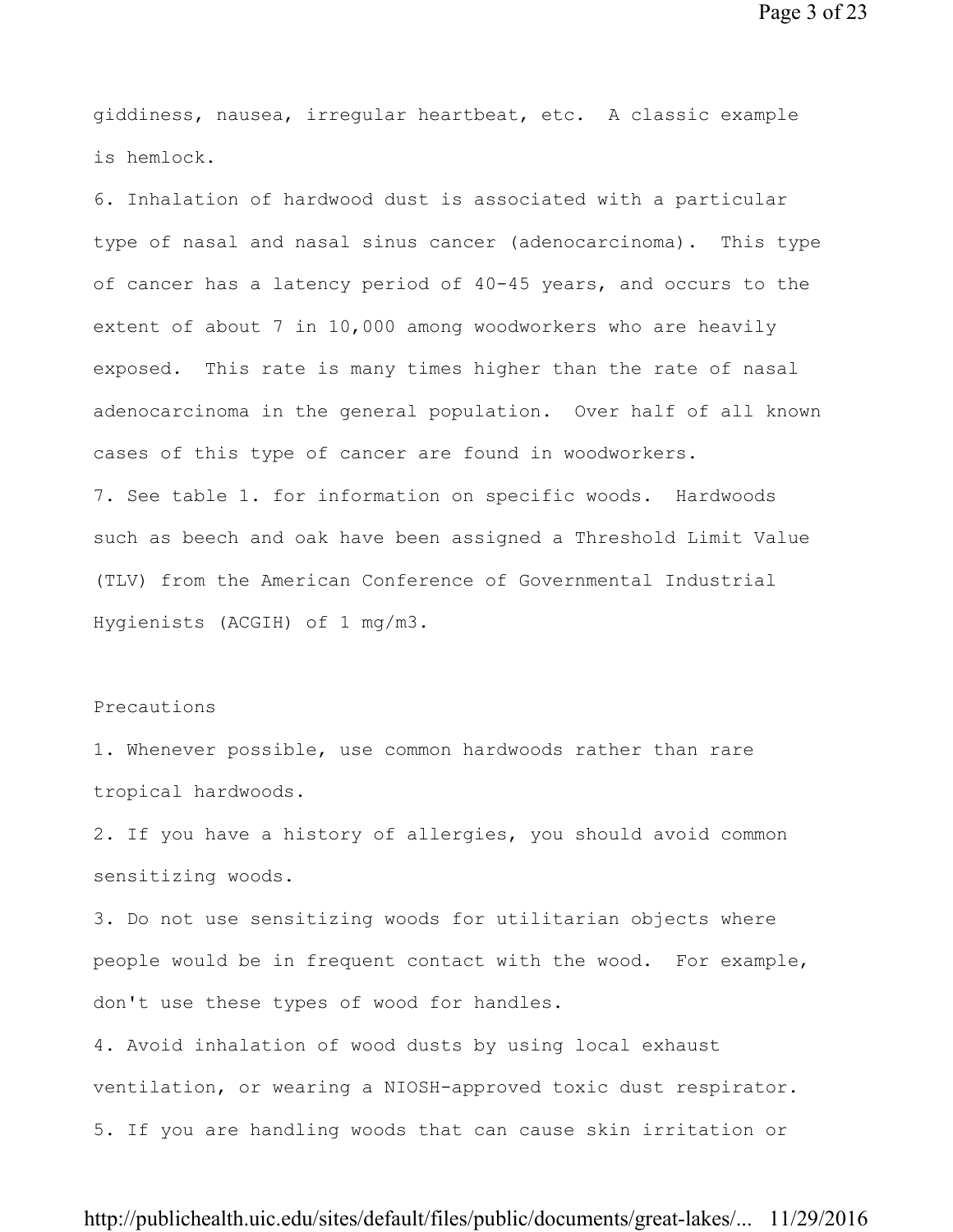allergies, wear gloves or apply a barrier cream. Wash hands carefully after work.

6. See also precautions for particular woodworking processes described below.

### SOFTWOODS

 Softwoods, for example pine, are often used in furniture making. Domestic softwoods are the most common.

#### Hazards

1. Softwoods do not cause as high a frequency of skin and respiratory problems as do hardwoods. A few individuals can develop allergic reactions to some softwoods.

2. It is not known whether softwood dust also causes nasal and nasal sinus cancer, since epidemiological studies involving softwood often entail exposure to hardwoods and softwoods. 3. Softwoods have been assigned a TLV of 5 mg/m3.

### Precautions

1. See precautions listed for hardwoods.

### PLYWOOD AND COMPOSITION BOARD

 Plywood is made by gluing thin sheets of wood together with either urea-formaldehyde glues (for indoor use) or phenolformaldehyde glues (for outdoor use). Composition board, for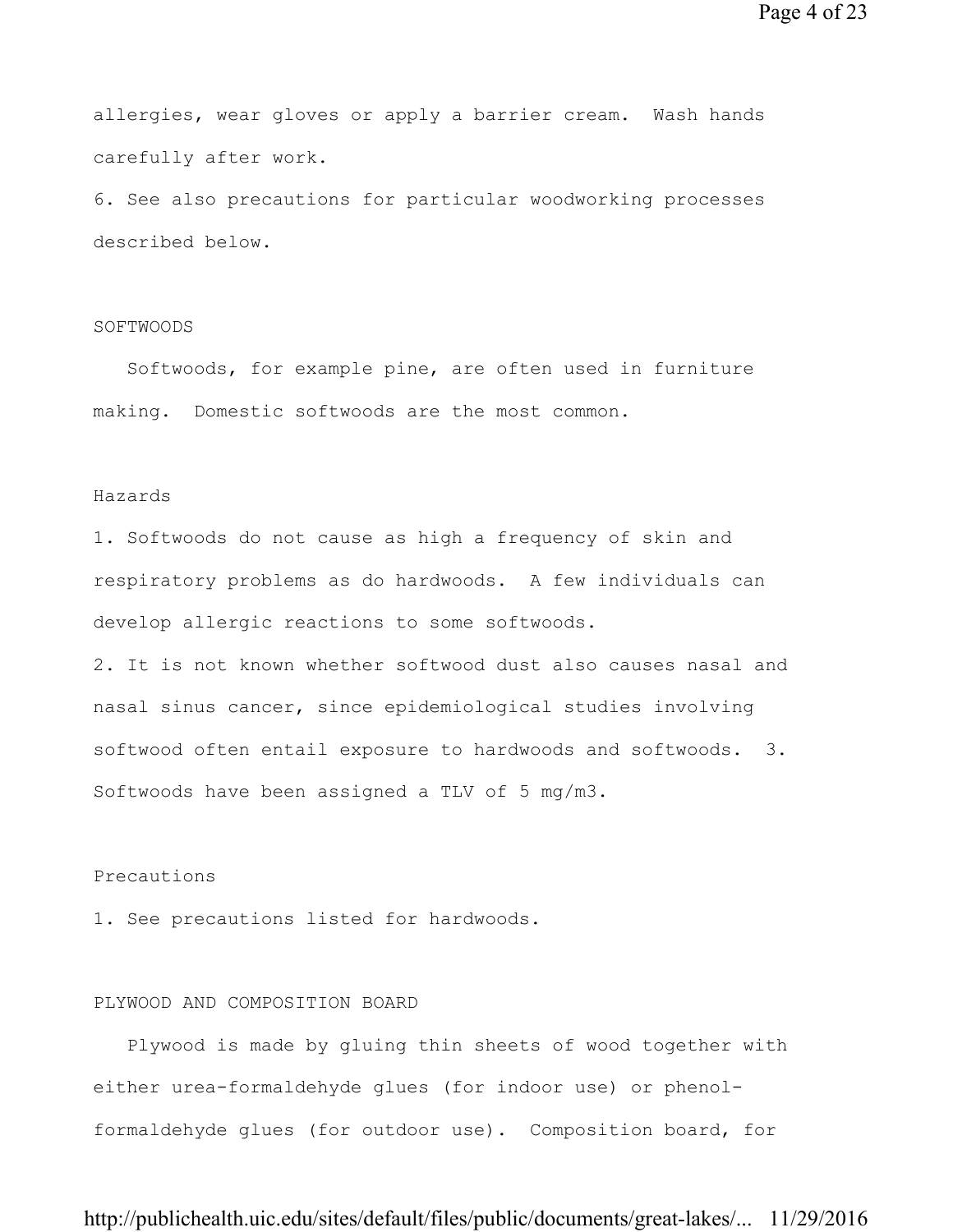example particle board, is made by gluing wood dust, chips, etc. together with urea-formaldehyde resins. The materials can emit unreacted formaldehyde for some years after manufacture, with composition board emitting more formaldehyde. In addition, heating these materials or machining them can cause decomposition of the glue to release formaldehyde. In the last few years, manufacturers of plywood and composition boards have tried to formulate them to reduce formaldehyde emissions. However, you often have to specify low formaldehyde plywood to ensure you get the proper product.

#### Hazards

1. Formaldehyde is highly toxic by inhalation, highly toxic by eye contact and ingestion, and moderately toxic by skin contact. It is an irritant and strong sensitizer. Formaldehyde is a probable human carcinogen. Even trace amounts of free formaldehyde may cause allergic reactions in people who are already sensitized to it.

2. Machining, sanding, or excessive heating of plywood or composition board can cause decomposition releasing formaldehyde, carbon monoxide, hydrogen cyanide (in the case of amino resins) and phenol (in the case of phenol-formaldehyde resins).

### Precautions

1. Use low-formaldehyde products whenever possible. There are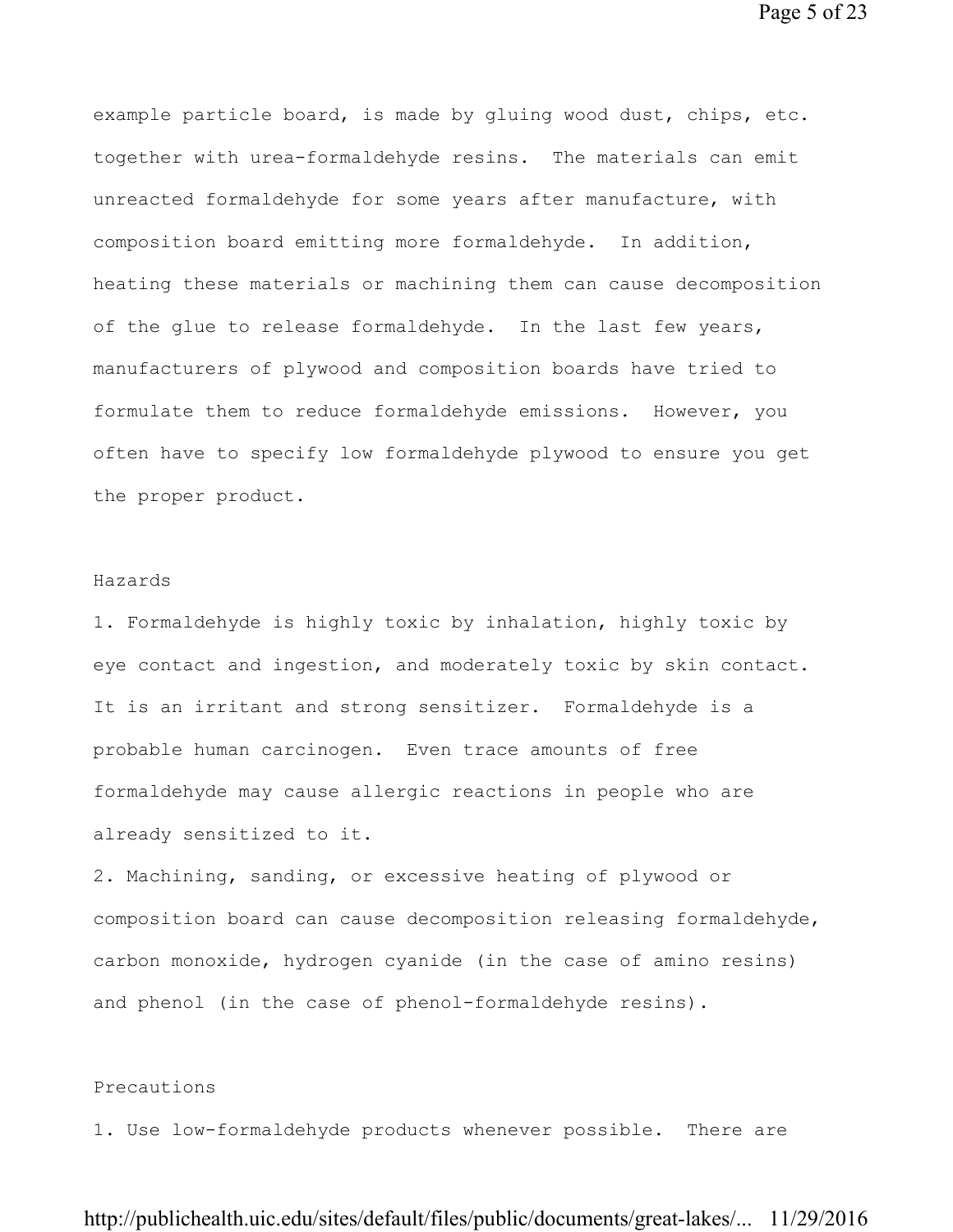Page 6 of 23

particle boards that are made without formaldehyde, but these are very expensive.

2. Do not store large amounts of plywood or composition board in the shop since it will emit formaldehyde. Instead store in a ventilated area where people do not work.

3. Dust collectors connected to woodworking machines should be exhausted to the outside since emitted formaldehyde will not be captured by dust collectors.

4. A gradual bakeout, in which temperatures are raised to about 90 F, and contaminated air exhausted to the outside, may accelerate formaldehyde emissions in already purchased particle board and plywood, therefore reducing the exposure.

#### WOOD PRESERVATIVES AND OTHER TREATMENTS

 Pesticides and preservatives are often applied to wood when it is being timbered, processed or shipped. Unfortunately, it is hard to find out what chemicals, if any, have been added. This is especially a problem with imported woods, since pesticides and wood preservatives banned in the United States and Canada are often used in other countries. Pentachlorophenol and its salts, creosote, and chromated copper arsenate (CCA) have been banned for sale in the United Sates as wood preservatives because of their extreme hazards. They can, however, still be found in older woods and chromated copper arsenate is still allowed as a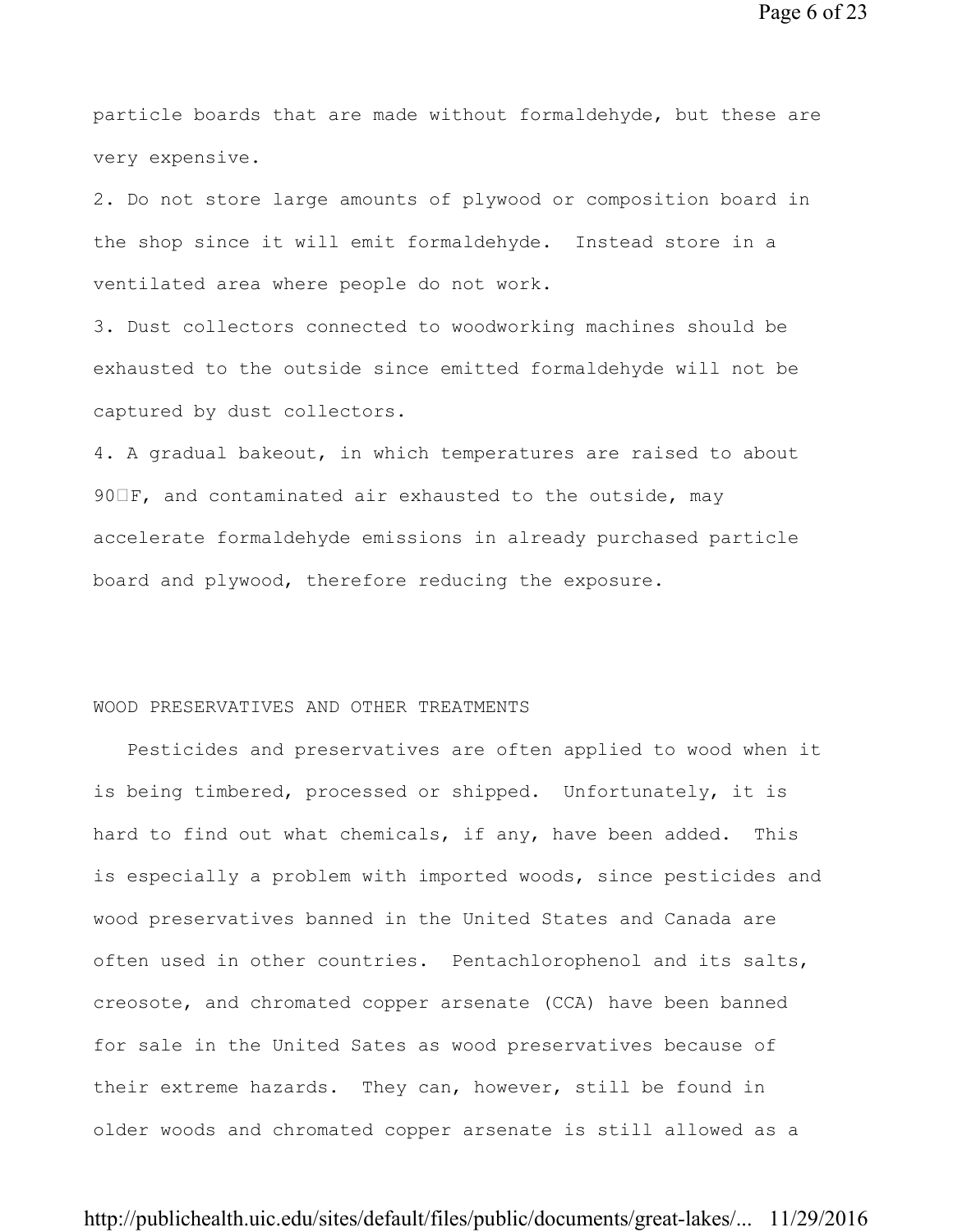Page 7 of 23

commercial treatment (e.g. "green" lumber, playground equipment, and other outdoor uses). It is supposed to be labeled. A variety of other chemicals can be used in treating wood including fire retardants, bleaches, etc.

### Hazards

1. Pentachlorophenol is highly toxic by all routes of entry. It can be absorbed through the skin, cause chloracne (a severe form of acne) and liver damage, and is a probable human carcinogen and reproductive toxin.

2. Chromated copper arsenate is extremely toxic by inhalation and ingestion, and highly toxic by skin contact. It is a known human carcinogen and teratogen. Skin contact can cause skin irritation and allergies, skin thickening and loss of skin pigmentation, ulceration, and skin cancer. Inhalation can cause respiratory irritation, and skin, lung and liver cancer. Inhalation or ingestion may cause digestive disturbances, liver damage, peripheral nervous system damage, and kidney and blood damage. Acute ingestion may be fatal.

3. Creosote has a tarry look, and is also used for outdoor wood. It is a strong skin and respiratory irritant, and is a probable human carcinogen and teratogen.

4. Zinc and copper naphthenate are slight skin irritants; copper naphthenate is moderately toxic by ingestion. If suspended in solvents, the solvent would be the main hazard.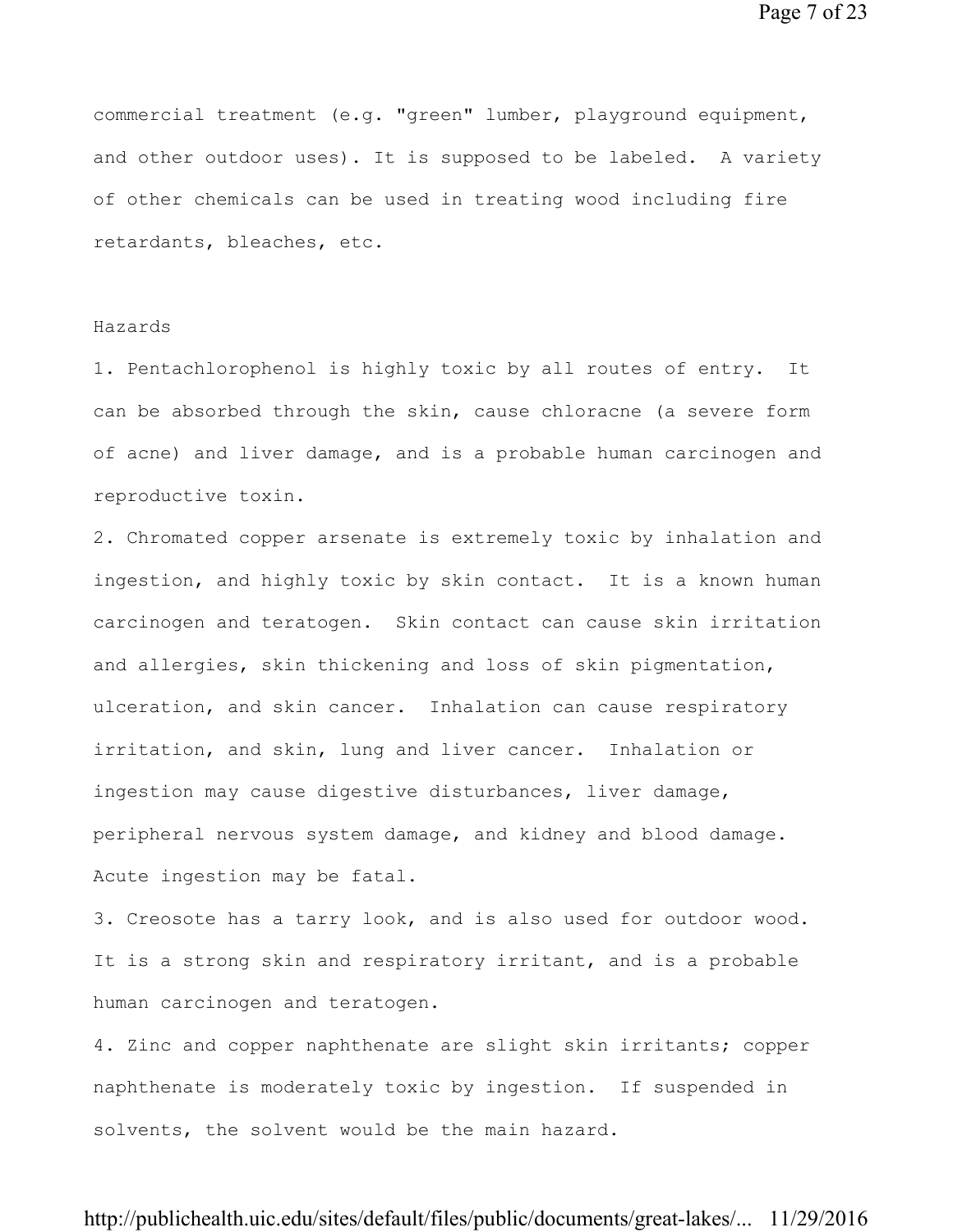Page 8 of 23

Precautions

1. Obtain Material Safety Data Sheets on all chemicals being used in wood treatment. Treated wood itself does not have Material Safety Data Sheets, so you have to try and find out about any treatments from the supplier. In the United States, CCA-treated wood is required to have a label and information on safe handling.

2. Do not handle woods that have been treated with pentachlorophenol or creosote. Avoid scrap or old woods of unknown origin.

3. Do not saw, sand or otherwise machine CCA-treated wood, if at all possible. If you do, use with local exhaust ventilation or wear a NIOSH-approved respirator with high efficiency (HEPA) filters.

4. If you add wood preservatives yourself, use zinc or copper naphthenates, if possible.

5. Do not burn wood that has been treated with creosote, pentachlorophenol or chromated copper arsenate.

### CARVING AND MACHINING WOOD

 Woods can be hand carved with chisels, rasps, files, hand saws, sandpaper, and the like, or they can be machined with electric saws, sanders, drills, lathes and other woodworking machines.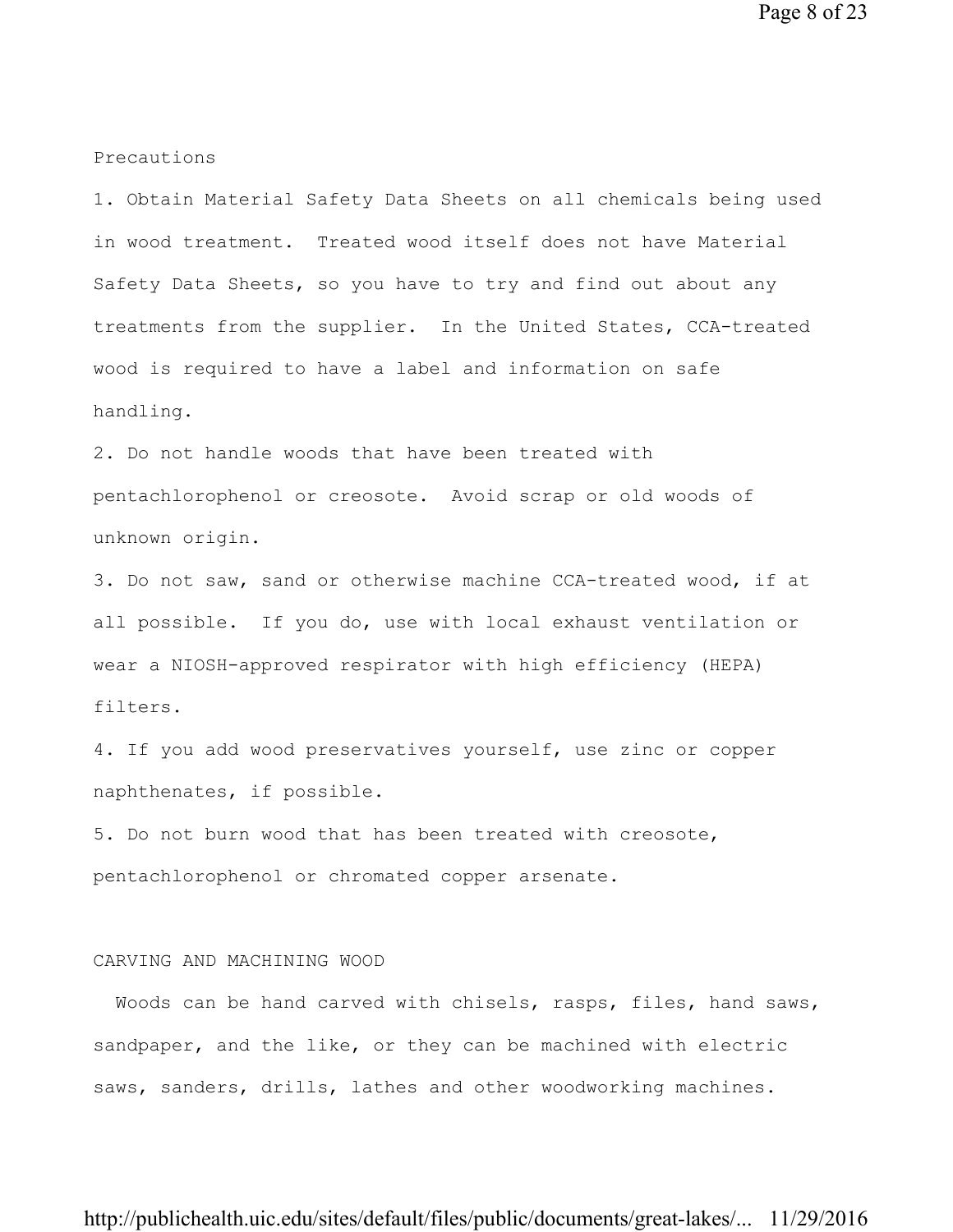Page 9 of 23

Hazards

1. As discussed in the section on Wood Hazards, many wood dusts are hazardous by skin contact or inhalation.

2. Woodworking machines are often very noisy, with noise levels ranging as high as 115 dB. This can cause permanent hearing loss with long-term exposure. The noise is often increased with old machinery with worn parts and poor maintenance.

3. Woodworking machinery and tools also present physical hazards from accidents. Machinery accidents are often due to missing machine guards, faulty equipment, or using the wrong type of machine for a particular operation. Tool accidents are often caused by dull tools or improper use.

4. Vibrating tools, for example chain saws, can cause "white fingers" (Raynaud's phenomenon) involving numbness of the fingers and hands. This can lead to permanent damage.

5. Electrical equipment can also present electrical shock and fire hazards from faulty or inadequate wiring.

6. Sawdust and wood are fire hazards. In addition, fine sawdust is an explosion hazard if enclosed.

#### Precautions

1. Equip woodworking machines that create substantial amounts of sawdust with dust collectors. Portable dust collectors are available that can connect to several machines. A possible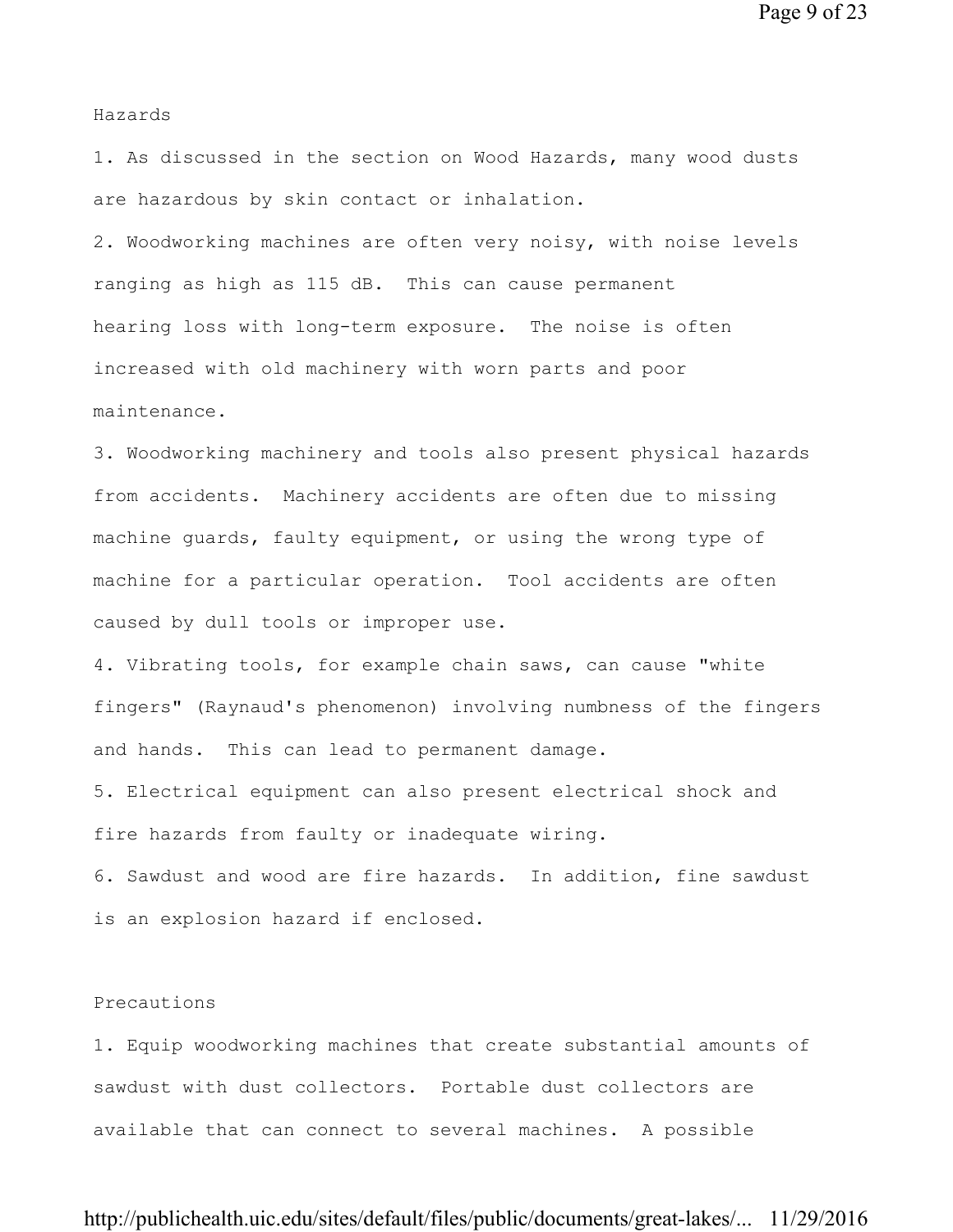Page 10 of 23

alternative is to connect the machine being used to an industrial vacuum cleaner. Make sure that the connection from the dust collector to the machine is as tight as possible.

2. If you cut or machine particle board or plywood, the dust collector should be located outside.

3. Wear a NIOSH-approved toxic dust respirator when it is not possible to use a local exhaust system.

4. Vacuum all sawdust after work; avoid dry sweeping. Clean wood dust from around and inside machines to avoid fire hazards. 5. Wear goggles when using machines that create dust. For lathes and similar machines which may produce wood chips, use a face shield and goggles, and make sure the machines are properly shielded.

6. Shield noisy machines whenever possible. Mount the machinery with vibration isolators (like shock absorbers), and keep all machinery in good working condition. Replace old, noisy machinery whenever possible. Hearing protection such as ear plugs or ear muffs may be necessary.

7. Make sure that all woodworking machines are equipped with proper guards to prevent accidents. Use the proper machine for particular operations and repair defective machines immediately. Do not wear ties, long loose hair, loose sleeves, necklaces, long earrings or other items that could catch in the machinery. 8. Keep hand tools sharpened, and cut away from your body. Do not place your hands in front of the tool.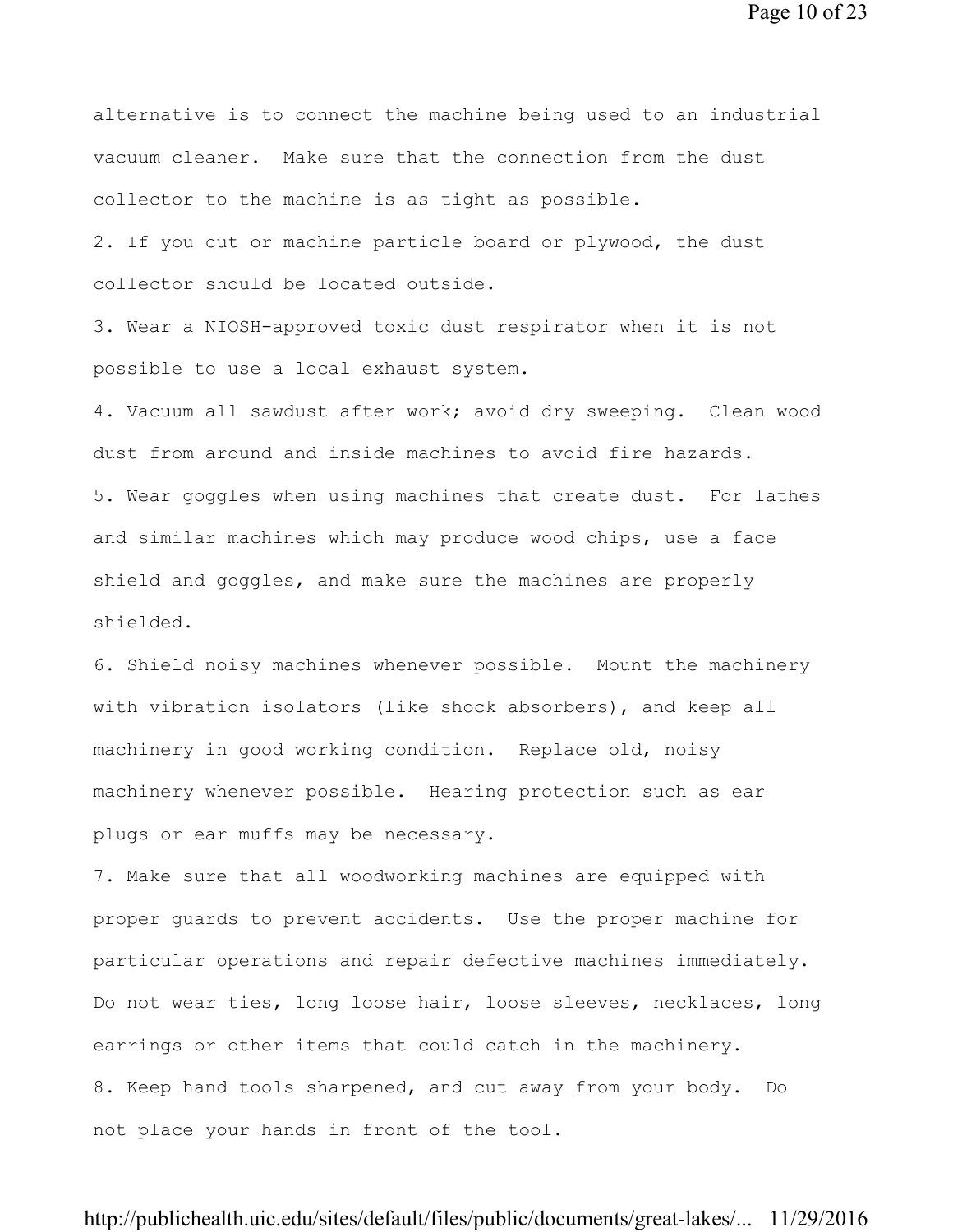Page 11 of 23

9. The woodshop should be equipped with panic buttons that can shut off all machines immediately in an emergency. 10. Keep all electrical equipment and wiring in good repair, and avoid extension cords which can be tripped over and are electrical hazards.

### GLUING WOOD

 A variety of glues are used for laminating and joining wood. These include contact adhesives, casein glue, epoxy glues, formaldehyde-resin glues (e.g., formaldehyde-resorcinol), hide glues, and white glue (polyvinyl acetate emulsion), and the cyanoacrylate "instant" glues.

#### Hazards

1. Epoxy glues are moderately toxic by skin and eye contact, and by inhalation. Amine hardeners (as well as other types of hardeners) can cause skin allergies and irritation in a high percentage of the people using them. Inhalation can cause asthma and other lung problems.

2. Cyanoacrylate glues: These are moderately toxic by skin or eye contact. They can glue the skin together or glue the skin and other materials together, sometimes requiring surgical separation. Eye contact can cause severe eye irritation. Their long term hazards are not well studied, especially with respect to inhalation.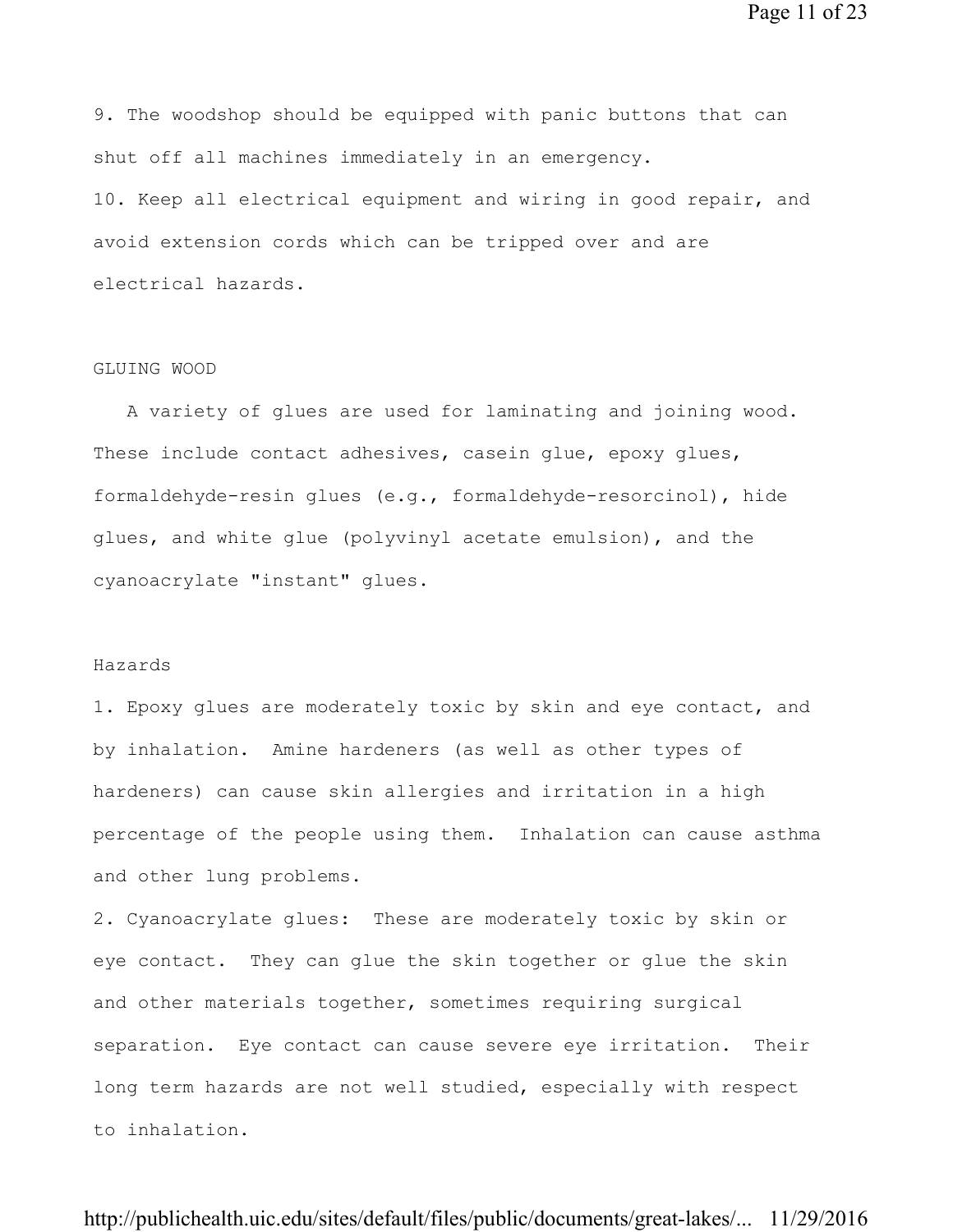Page 12 of 23

3. Formaldehyde-resin glues: Resorcinol-formaldehyde and ureaformaldehyde glues are highly toxic by eye contact and by inhalation, and moderately toxic by skin contact. The formaldehyde can cause skin and respiratory irritation and allergies, and is a known human carcinogen. The resin components may also cause irritation. Even when cured, any unreacted formaldehyde may cause skin irritation and sanding may cause decomposition of the glue to release formaldehyde. Formaldehyde can be a problem when working with fiber-board and plywood. 4. Contact adhesives: Extremely flammable contact adhesives contain hexane, which is highly toxic by chronic inhalation, causing peripheral nerve damage. Other solvents in contact adhesives are mineral spirits or naphtha, and 1,1,1 trichloroethane (methyl chloroform), which are moderately toxic by skin contact, inhalation and ingestion.

5. Water-based glues: Water-based contact adhesives, casein glues, hide glues, white glue (polyvinyl acetate), and other water-based adhesives are slightly toxic by skin contact, and not significantly or only slightly toxic by inhalation or ingestion. 6. Dry casein glues: These are highly toxic by inhalation or ingestion, and moderately toxic by skin contact since they often contain large amounts of sodium fluoride and strong alkalis.

### Precautions

1. Avoid formaldehyde resin glues because of allergic reactions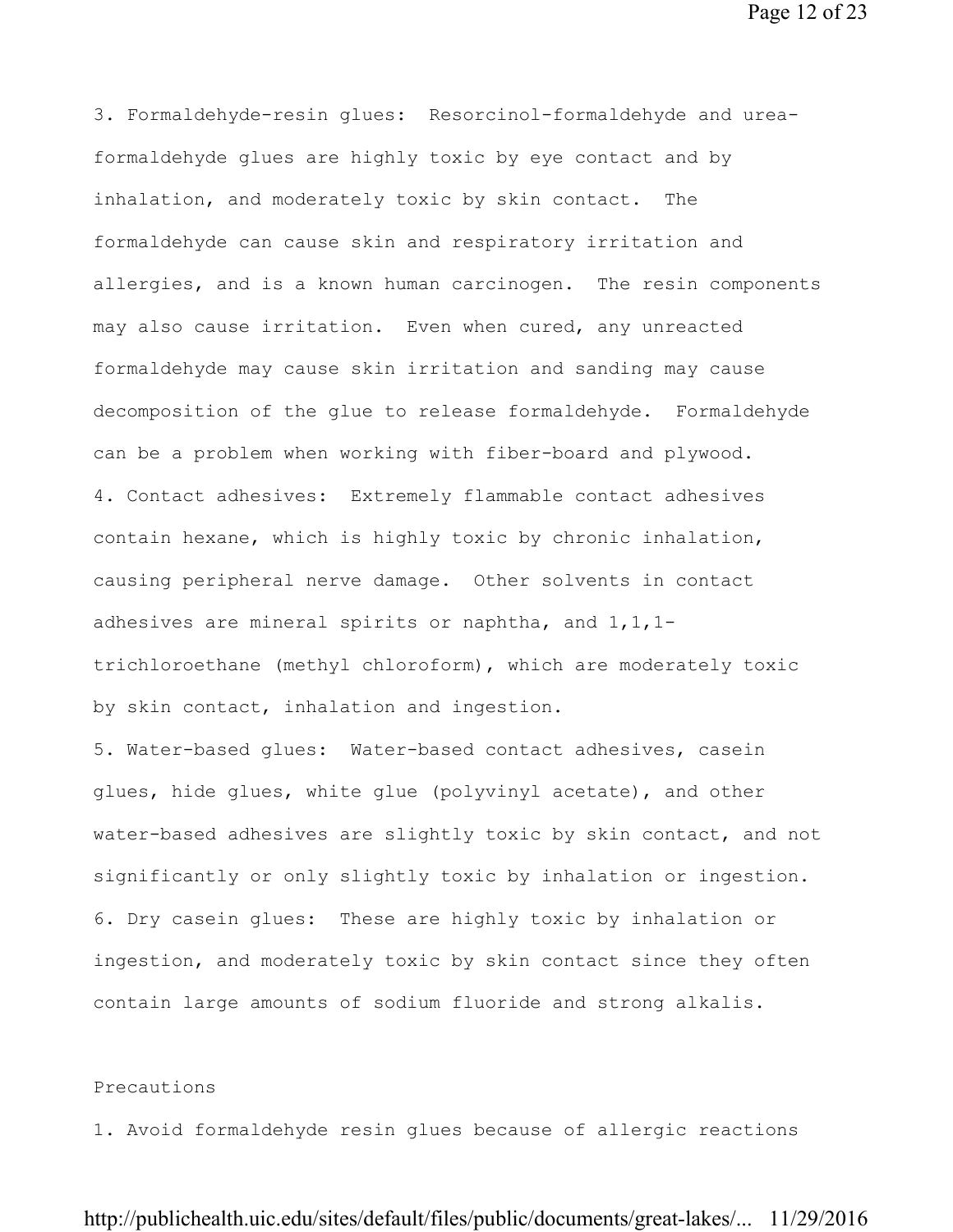and the carcinogenicity of formaldehyde.

2. Use water-based glues rather then solvent-type glues whenever possible.

3. Wear gloves or barrier creams when using epoxy glues, solventbased adhesives, or formaldehyde-resin glues.

4. Epoxy glues, cyanoacrylate glues, and solvent-based glues should be used with good dilution ventilation, for example, a window exhaust fan. Large amounts of these glues would need local exhaust ventilation.

5. When using solvent-based glues - particularly those with flammable solvents - do not smoke or allow open flames in the studio. Eliminate other sources of ignition in the room. 6. Wear gloves, goggles, and a NIOSH-approved toxic dust mask when mixing dry casein glues.

### PAINT STRIPPING

 Stripping old paint and varnish from wood and furniture is done with paint and varnish removers containing a wide variety of solvents. One major class of paint and varnish removers formerly contained benzol (benzene). Now the benzene has been replaced with toluene. "Nonflammable" paint strippers contain methylene chloride. They may also contain many other solvents, including acetone, glycol ethers, methyl alcohol, and acetates. In recent years, a safer paint stripper based on dimethyl adipate has been developed by 3M Company. Caustic soda, acids, blowtorches and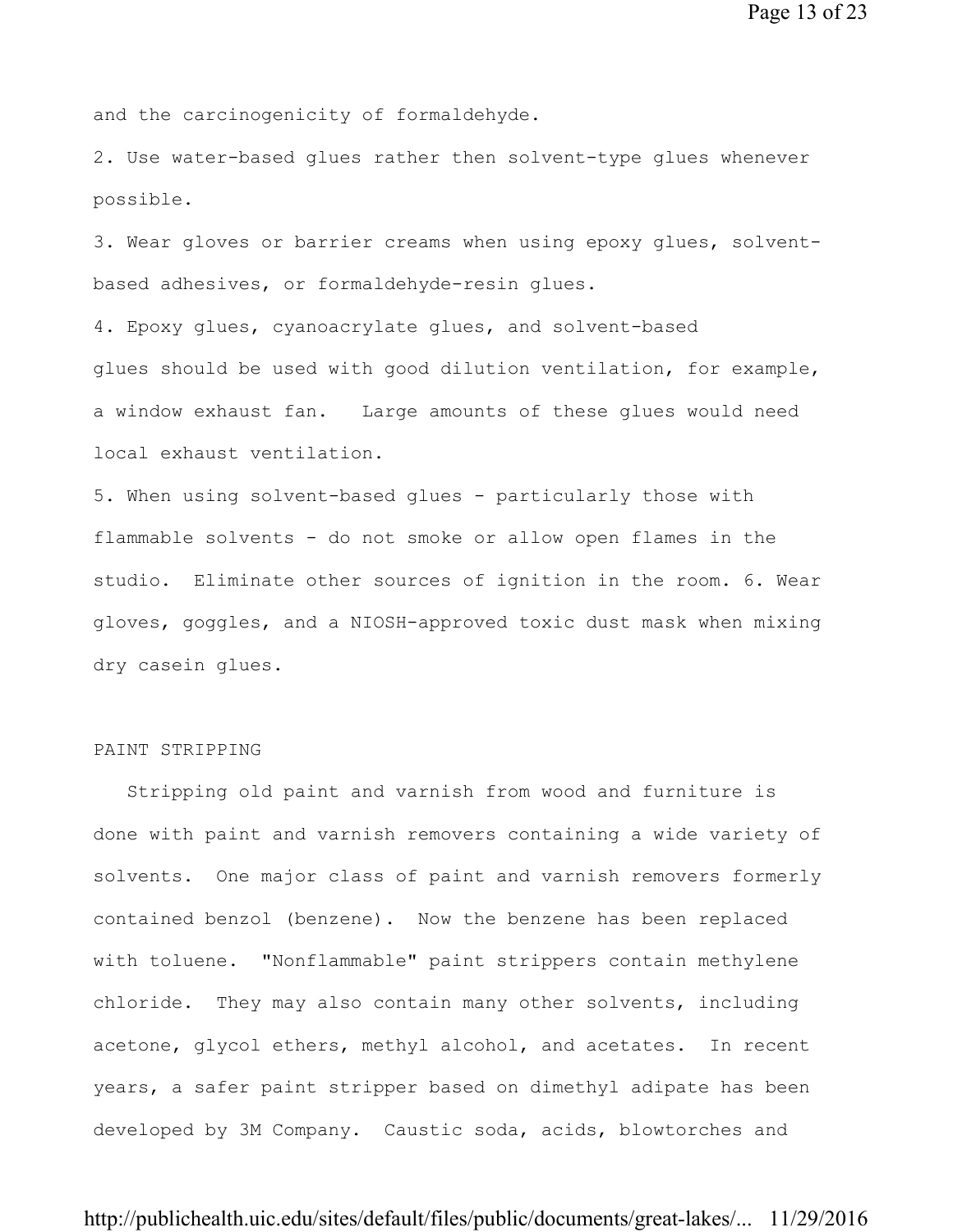Page 14 of 23

heat guns are also used to remove old paint. Old stains on wood are often removed with bleaches, which can contain caustic soda, hydrogen peroxide, oxalic acid, or hypochlorite.

#### Hazards

1. Methylene chloride is highly toxic by inhalation, and moderately so by skin contact. It is converted to carbon monoxide in the body and can cause changes in heart rhythm and possible fatal heart attacks. Smokers and people with heart problems are especially at risk. Methylene chloride is also a probable human carcinogen.

2. Many of the other solvents used in paint strippers are highly or moderately toxic by inhalation, ingestion, and skin contact and/or absorption. In addition to the hazards of specific solvents, most solvents can also cause narcosis if inhaled (dizziness, fatigue, loss of coordination, nausea). Many of these solvents are also flammable.

3. Caustic soda used in some bleaches and for paint stripping is highly corrosive by skin or eye contact, causing severe burns. Similarly oxalic acid is corrosive. Concentrated hydrogen peroxide used in some bleaches is moderately toxic by skin or eye contact. Hypochlorite (chlorine-type) bleaches are moderately toxic by skin contact or inhalation. Mixtures of chlorine bleaches and ammonia are highly toxic by inhalation, possibly being fatal.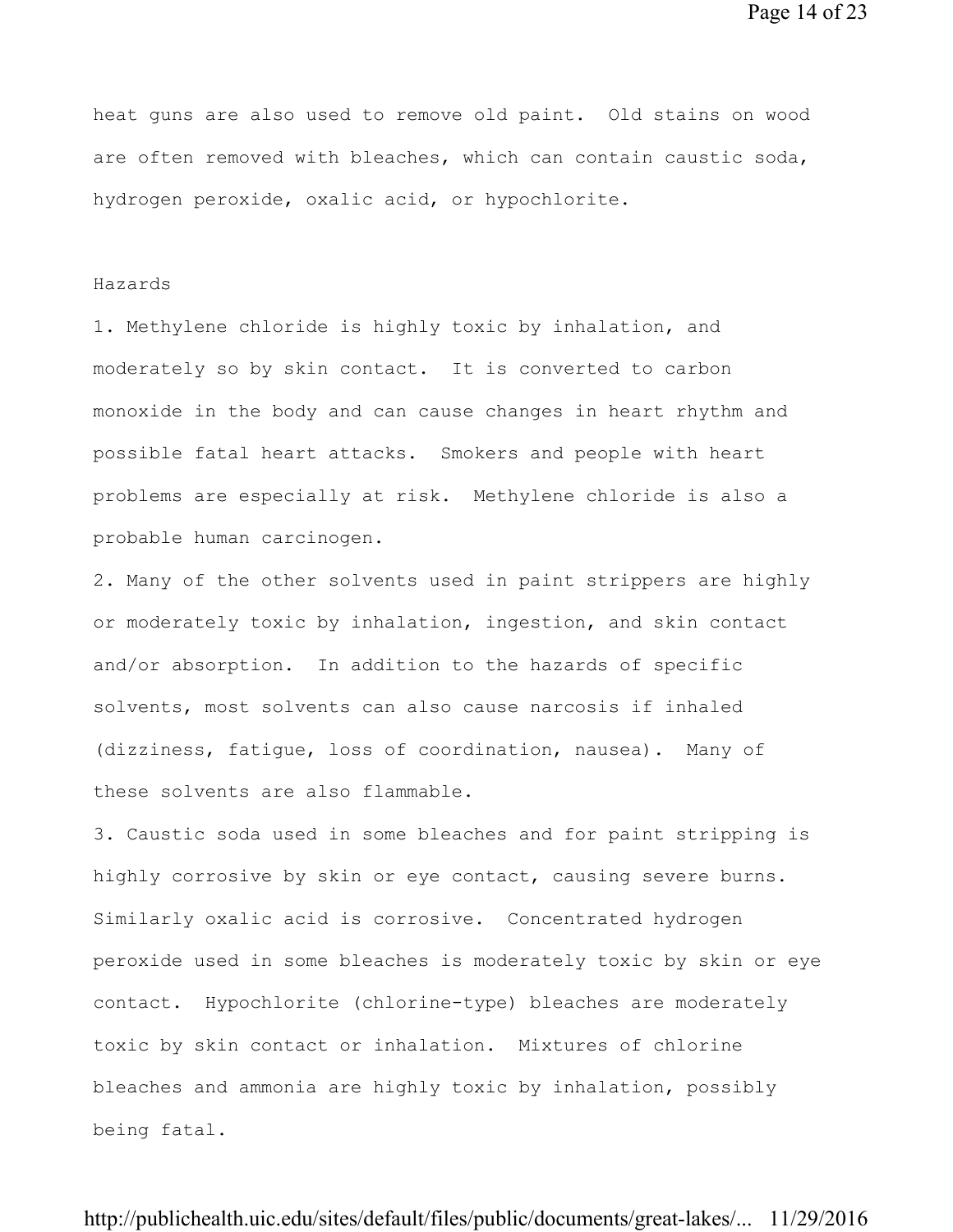Page 15 of 23

4. Heat guns and torches can vaporize paint. There have been many cases of lead poisoning from using torches, and even heat guns, to remove lead-based paint.

### Precautions

1. Dimethyl adipate paint strippers are safer than other solvent types because of its high boiling point, which means little evaporates.

2. Volatile, solvent-based paint strippers should preferably be used outside, unless only small amounts of stripper are being used. If used indoors, be sure to have good dilution ventilation (e.g. window exhaust fan). In small areas, or if there is not adequate ventilation, use a NIOSH-approved respirator with organic vapor cartridges.

3. Do not smoke, have open flames or other sources of ignition (e.g. pilot light) in the room if you are using flammable solvents. Solvent-soaked rags should be placed in an approved, self-closing waste disposal can which is emptied each day. 4. Wear gloves, goggles and a protective apron when handling caustic soda (sodium hydroxide), oxalic acid bleaches, or chlorine-type bleaches. An eyewash fountain and emergency shower should be available.

5. Avoid using torches to remove paint. Do not use heat guns if the paint contains lead.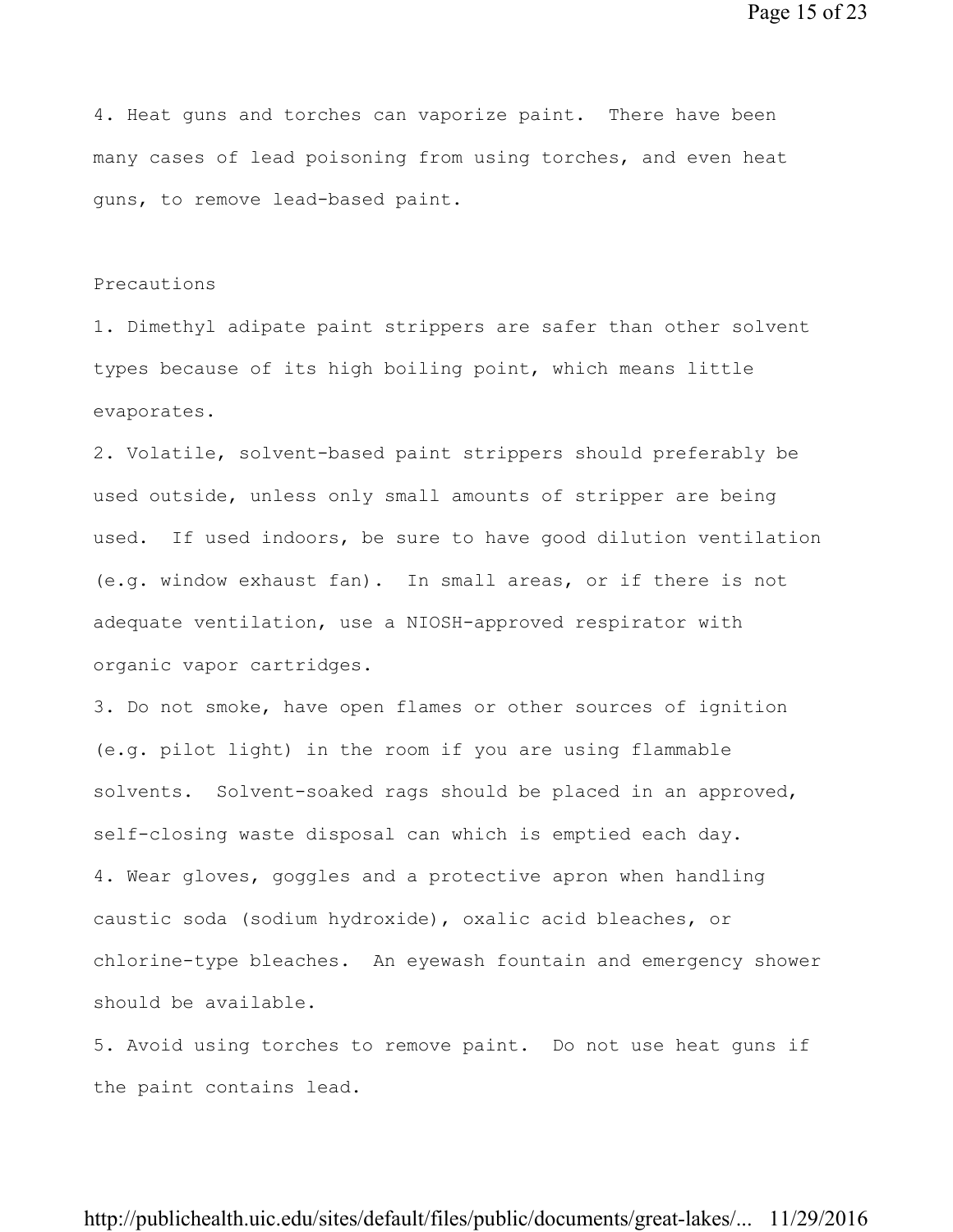Page 16 of 23

#### PAINTING AND FINISHING

 Wood can be painted with most types of paint, can be stained, lacquered, or varnished, and can be oiled with linseed oil, tung oil, or other types of oil. Other materials used in finishing include shellacs, polyurethane coatings, and waxes. Some woodworkers mix their own paints from dry pigments.

#### Hazards

1. Mixing paint from dry pigment can lead to possible inhalation of the pigment powder or accidental ingestion. In particular, lead chromate pigments are extremely toxic due to the risk of lung cancer.

2. Solvent-based paints, waxes, polyurethane varnishes, and wood stains commonly contain mineral spirits or turpentine, which are moderately toxic by skin contact, inhalation and ingestion. Some wood stains might also contain wood preservatives.

3. Water-based paints usually contain 5-10% solvents to help dissolve the plastic resins. These solvents include ethylene glycol, propylene glycol, and the more toxic glycol ethers. Ethylene glycol is moderately toxic by ingestion, but the amount present is small enough to make the risk negligible. 4. Shellac usually contains ethyl alcohol, which is slightly toxic by skin contact and inhalation, and sometimes methyl alcohol, which is moderately toxic by skin absorption and inhalation. Lacquers can contain more toxic solvents such as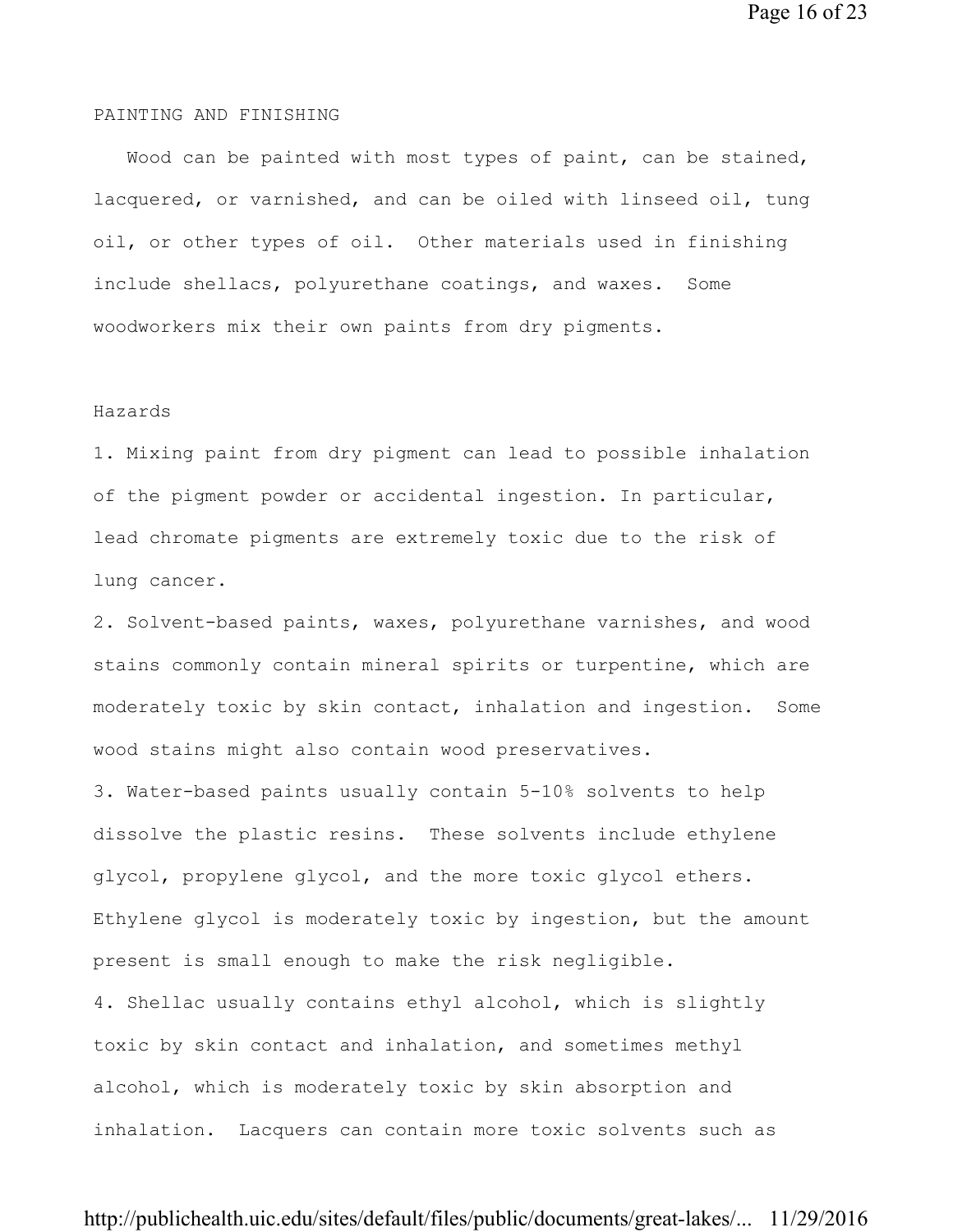toluene, hexane, etc.

5. Most of the solvents used in varnishes, lacquers and shellacs are flammable. Paints, waxes and polyurethane coatings based on mineral spirits are combustible.

6. Tung oil, linseed oil, and most other oils have no significant toxic hazards, although a few people might develop allergies to them.

7. Oil-soaked rags and paper towels are a spontaneous combustion hazard.

### Precautions

1. Use ready-made paints rather than mixing your own. Do not eat, drink or smoke in the area where painting is done. 2. Use water-based paints rather than solvent-based ones if possible. Use latex paints containing ethylene glycol or propylene glycol rather than glycol ethers.

3. Use shellacs containing denatured (ethyl) alcohol rather than ones containing methyl alcohol. 4. Wear gloves and goggles when painting or finishing.

5. Have dilution ventilation (e.g. window exhaust fan) or do the finishing outside. If ventilation indoors is not adequate, wear a NIOSH-approved respirator with organic vapor cartridges. 6. Finishes should be sprayed inside an explosion-proof spray booth, or wear a NIOSH-approved respirator with organic vapor cartridges and dusts and mists filters. Touchup with spray cans could be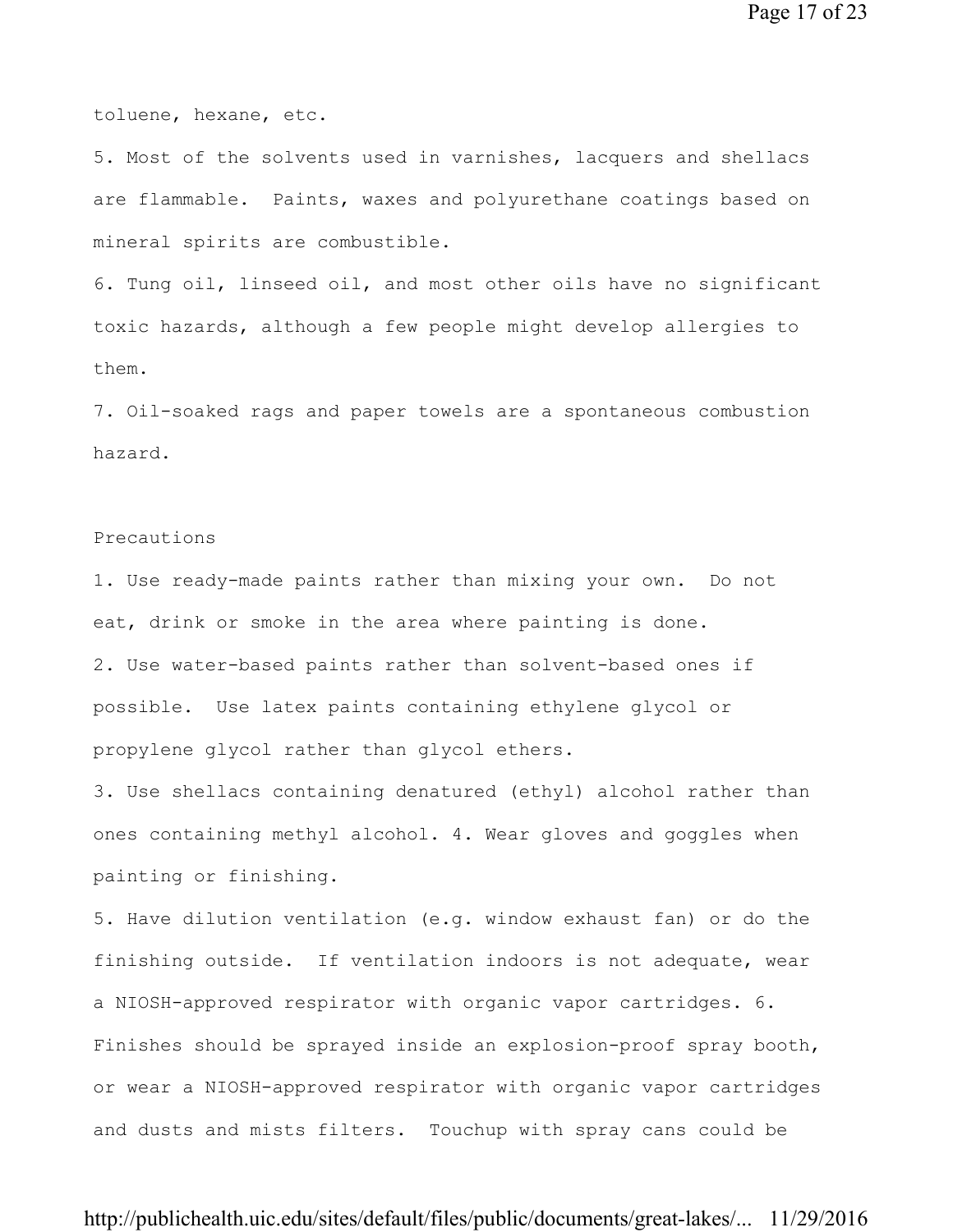Page 18 of 23

done outdoors. Brush on materials, whenever possible, to avoid the hazards of spraying. 7. Avoid open flames, lit cigarettes and other sources of ignition in the room when applying flammable finishes, or when spraying.

8. Store oil-soaked rags and paper towels in oily waste cans which are emptied daily. Dispose of as hazardous waste or recycle by professional laundering. A few rags can be allowed to dry on a clothesline and discarded in the trash.

#### References

1. Canadian Centre for Occupational Health and Safety. (1988). Infograms on Hand Tools. 16 pp. CCOHS, Hamilton, Ontario, Canada. 2. Canadian Centre for Occupational Health and Safety. (1988). Infograms on Powered Hand Tools. 11 pp. CCOHS, Hamilton, Ontario, Canada.

3. Canadian Centre for Occupational Health and Safety. (1988). Infograms on Woodworking Machines. 10 pp. CCOHS, Hamilton, Ontario, Canada.

4. Fink, T. J. (1990). Chemical hazards of woodworking. Fine Woodworking. Jan/Feb, pp. 58-63.

5. International Labor Office. (1983) Encyclopedia of Occupational Safety and Health. 2 volumes. 3rd ed. Geneva, Switzerland.

6. Lampe, K., McAnn, M. (1985). AMA Handbook of Poisonous and Injurious Plants. American Medical Association, Chicago.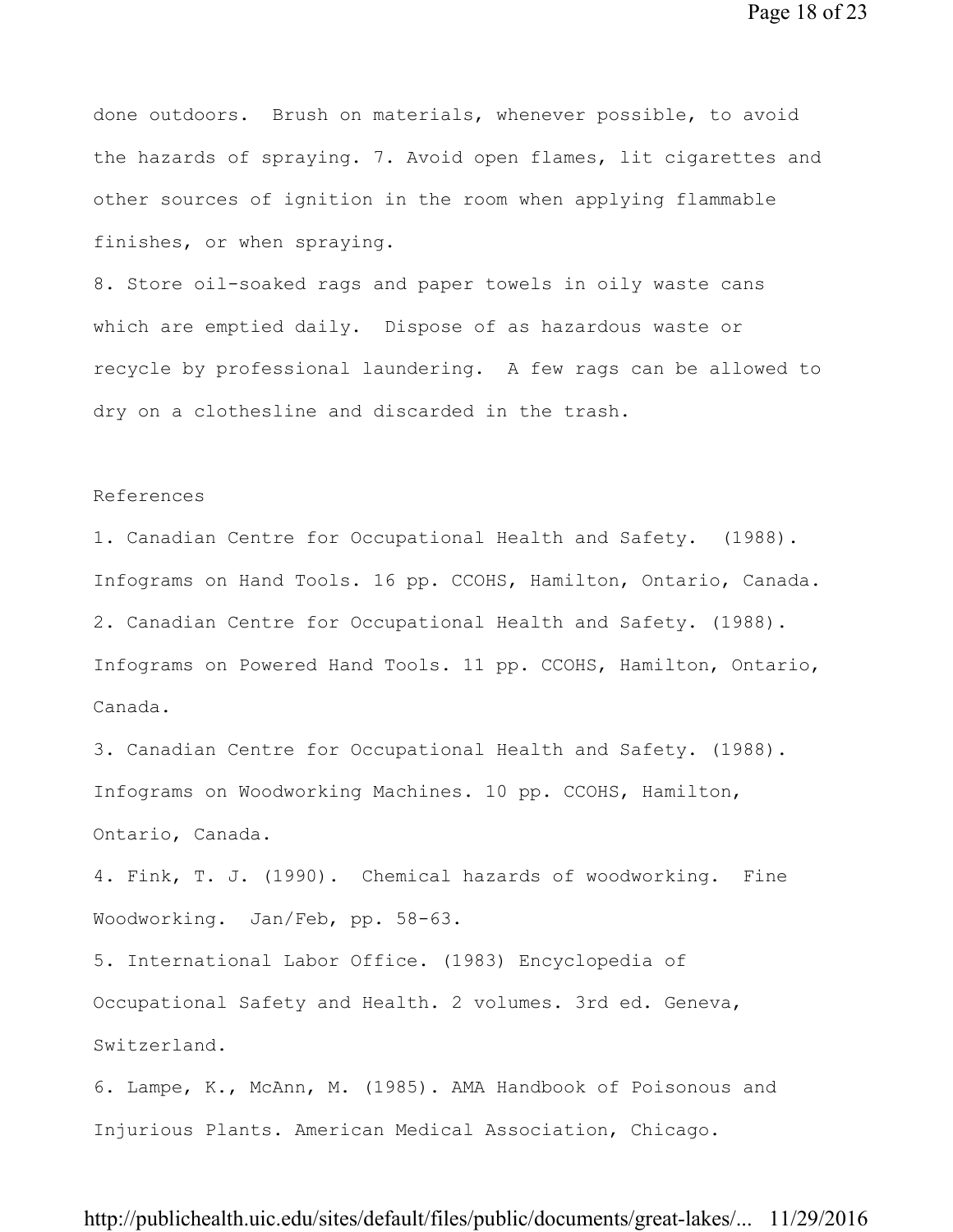Page 19 of 23

7. Poisondex, Micromedix Inc. 1990.

8. Wills, J.H. (1982) Nasal cancer in woodworkers: A review. J. Occup. Med. 24(7), 526-530. 9. Woods, B., Calnan, C.D. (1976). "Toxic Woods." Br. J. Dermat. 9513, 1-97.

This data sheet was adapted from chapter 17 of Artist Beware.

Table 1. Toxic Woods - By Robert Woodcock, R.N., B.S.N., C.E.N.

```
REACTION SITE SOURCE INCIDENCE
I - irritant S - skin D - dust R - rare
S - sensitizer E - eyes W - wood C - common
C - nasopharyngeal R - resp. LB-leaves, U - unknown 
  cancer C - cardiac bark
P - pneumonitis, N - nausea,
    alveolotis malaise 
   (hypersensitivity 
   pneumonia) 
DT - direct toxin 
WOOD REACTION SITE POTENCY SOURCE INCIDENCE
```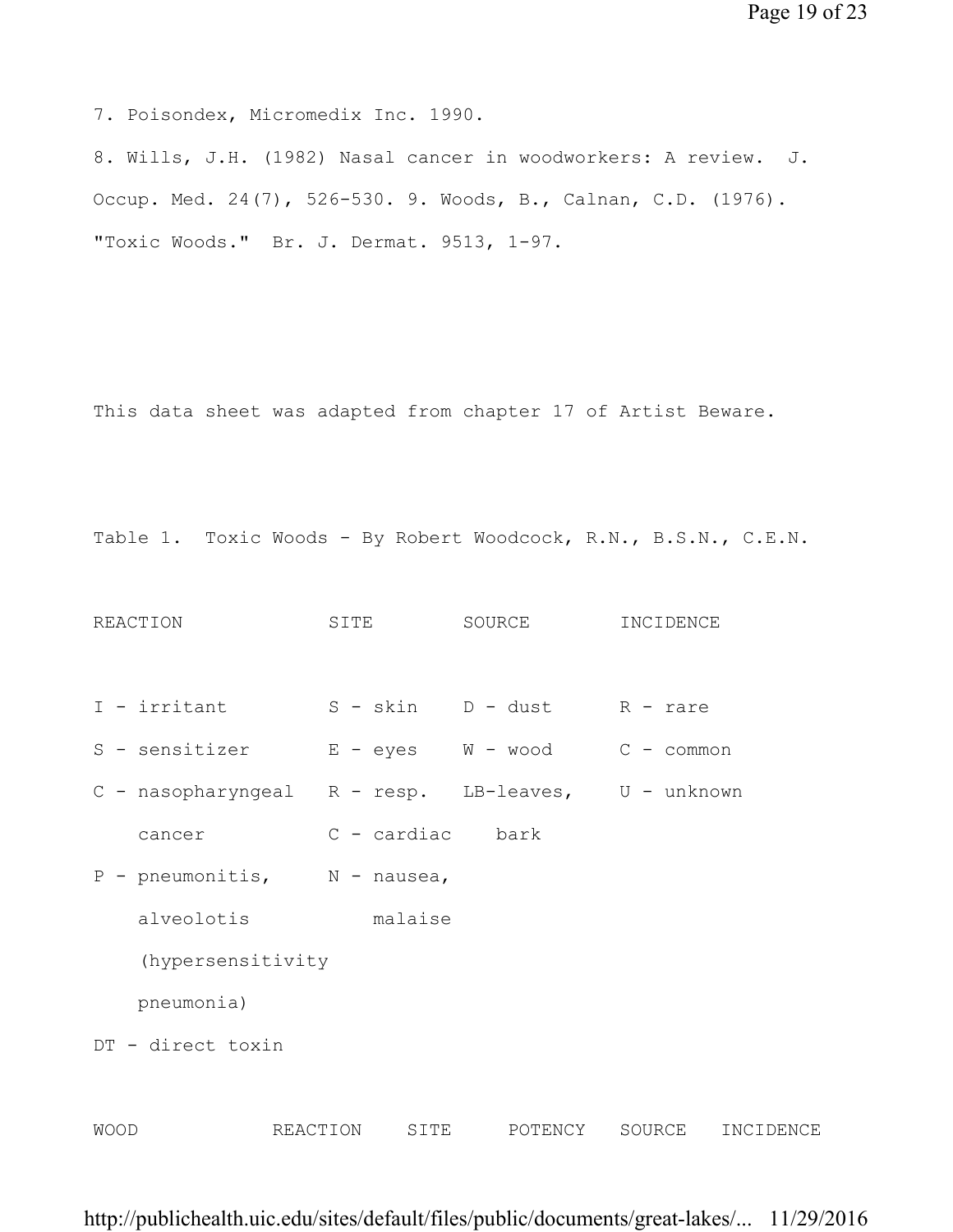| Bald Cypress        | S                           | R               | $\boldsymbol{+}$                 | D                                 | R           |
|---------------------|-----------------------------|-----------------|----------------------------------|-----------------------------------|-------------|
| Balsam Fir          | $\rm S$                     | E, S            | $\boldsymbol{+}$                 | LB                                | $\mathsf C$ |
| Beech               | S, C                        | $E$ , $S$ , $R$ | $++$                             | LB, D                             | $\mathsf C$ |
| Birch               | $\mathbf S$                 | R               | $++$                             | $\mathbbmss{N}$ , $\mathbbmss{D}$ | $\mathsf C$ |
| Black Locust        | $\mathtt{I}$ , $\mathtt{N}$ | $E$ , S         | $++++$                           | LB                                | $\mathsf C$ |
| Blackwood           | $\rm S$                     | $E$ , S         | $\boldsymbol{++}$                | $\mathbb D$ , $\mathbb W$         | $\mathsf C$ |
| Boxwood             | $\rm S$                     | E, S            | $++$                             | D, W                              | $\mathsf C$ |
| Cashew              | $\rm S$                     | E, S            | $+$                              | D, W                              | $\mathbb R$ |
| Cocobolo            | I, S                        | $E$ , $S$ , $R$ | $++++$                           | D, W                              | $\mathsf C$ |
| Dahoma              | I                           | E, S            | $\boldsymbol{++}$                | D, W                              | $\mathsf C$ |
| Ebony               | I, S                        | E, S            | $\boldsymbol{++}$                | D, W                              | $\mathsf C$ |
| Elm                 | Ι                           | E, S            | $+$                              | D                                 | $\mathbb R$ |
| Goncalo Aves        | $\rm S$                     | E, S            | $++$                             | D, W                              | $\mathbb R$ |
| Greenheart          | $\rm S$                     | $E$ , S         | $+++$                            | $D$ , $W$                         | $\mathsf C$ |
| (Surinam)           |                             |                 |                                  |                                   |             |
| Hemlock             | $\mathsf C$                 | $\mathbb R$     | $\dot{\cdot}$                    | $\mathbb D$                       | U           |
| Iroko               | I, S, P                     | E, S, R         | $++++$                           | D, W                              | $\mathsf C$ |
| Mahogany            | $S$ , $P$                   | $S$ , $R$       | $^{+}$                           | D                                 | U           |
| (Swietenia)         |                             |                 |                                  |                                   |             |
| Mansonia            | I, S                        | E, S            | $++++$                           | $\mathbb D$ , $\mathbb W$         | $\mathsf C$ |
|                     | $\rm N$                     |                 | $\begin{array}{c} + \end{array}$ | D                                 |             |
| Maple               | $S$ , $P$                   | $\mathbb R$     | $++++$                           | D                                 | $\mathsf C$ |
| (C. Corticale mold) |                             |                 |                                  |                                   |             |
| Mimosa              | Ν                           |                 | $\mathcal{E}$                    | $\rm LB$                          | U           |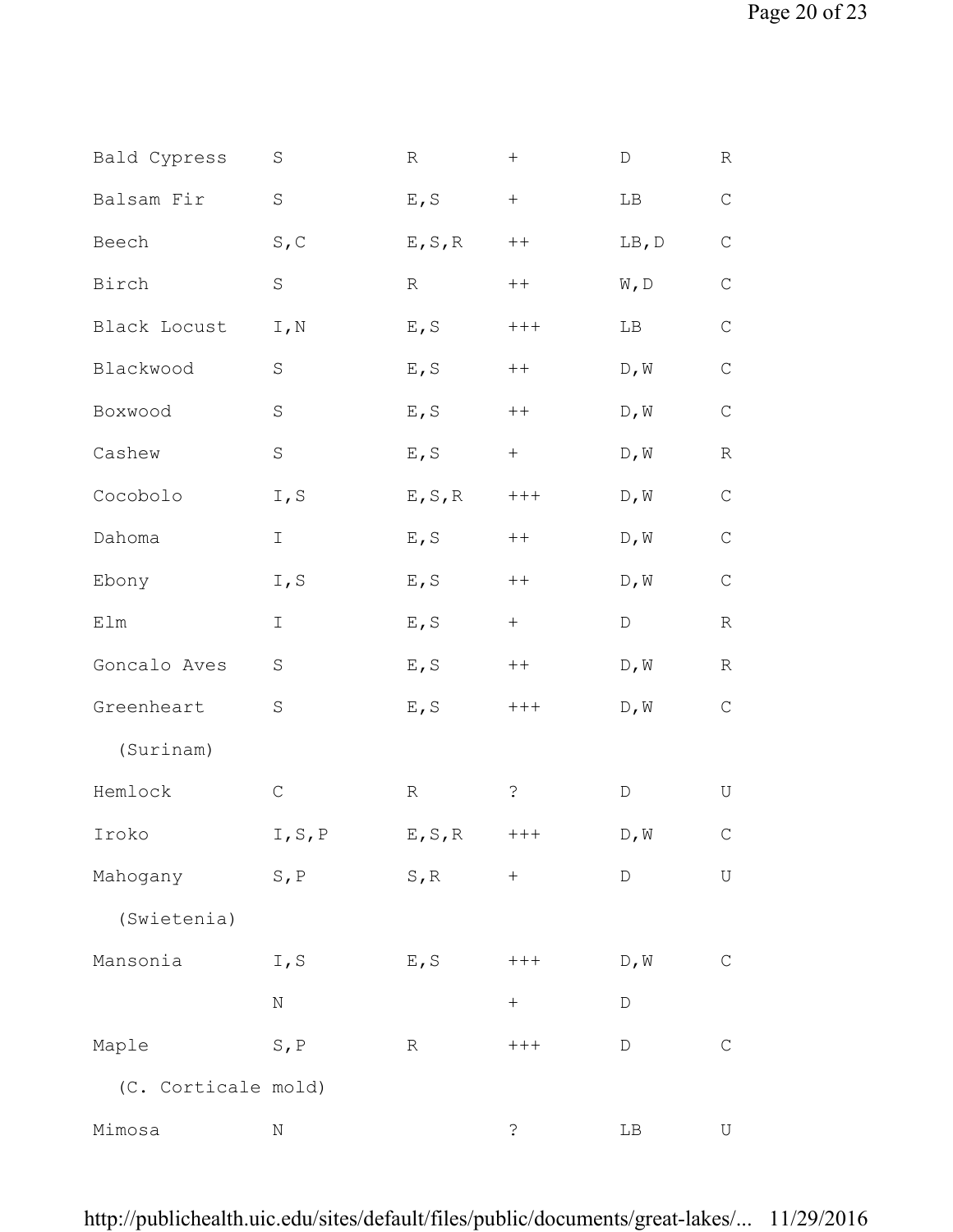| Myrtle        | $\rm S$                    | R                | $\boldsymbol{++}$ | LB, D                                 | $\mathsf{C}$ |
|---------------|----------------------------|------------------|-------------------|---------------------------------------|--------------|
| Oak           | $\rm S$                    | $E$ , S          | $++$              | LB, D                                 | $\mathbb R$  |
|               | $\mathsf C$                |                  | $\ddot{\cdot}$    | $\mathbb D$                           | U            |
| Obeche        | I, S                       | $E$ , $S$ , $R$  | $++++$            | D, W                                  | $\mathsf C$  |
| Oleander      | $\mathop{\rm DT}\nolimits$ | N, C             | $+++++$           | D, W, LB                              | $\mathsf C$  |
| Olivewood     | I, S                       | $E$ , $S$ , $R$  | $++++$            | $\mathbb D$ , $\mathbb W$             | $\mathbf C$  |
| Opepe         | $\mathbf S$                | $\mathbb R$      | $+$               | D                                     | $\mathbb R$  |
| Padauk        | $\rm S$                    | $E$ , $S$ , $N$  | $+$               | $\mathbb D$ , $\mathbb W$             | $\mathbb R$  |
| Pau Ferro     | $\rm S$                    | E, S             | $+$               | $\mathbb D$ , $\mathbb W$             | $\mathbb R$  |
| Peroba Rosa   | $\mathbbm{I}$              | $R$ , N          | $\boldsymbol{++}$ | D, W                                  | U            |
| Purpleheart   |                            | $_{\rm N}$       | $++$              | D, W                                  | $\mathsf C$  |
| Quebracho     | I                          | $R$ , N          | $++$              | $\mathbb{D}$ , $\mathbb{L}\mathbb{B}$ | $\mathsf C$  |
|               | $\mathsf C$                |                  | $\mathcal{S}$     | $\mathbb D$                           | U            |
| Redwood       | $S$ , $P$                  | R, E, S          | $++$              | $\mathbb D$                           | $\mathbb R$  |
|               | $\mathsf C$                |                  | $\mathcal{S}$     | $\mathbb D$                           | U            |
| Rosewoods     | I, S                       | $R$ , $E$ , $S$  | $+++++$           | D, W                                  | $\mathsf C$  |
| Satinwood     | I                          | R, E, S          | $++++$            | D, W                                  | $\mathsf C$  |
| Sassafras     | $\rm S$                    | $\, {\mathbb R}$ | $\! + \!$         | D                                     | $\mathbb R$  |
|               | $\mathop{\rm DT}\nolimits$ | $\rm N$          | $\boldsymbol{+}$  | D, W, LB                              | R            |
|               | $\mathsf C$                |                  | $\mathcal{E}$     | $\mathbb D$                           | U            |
| Sequoia       | $\mathbbm{I}$              | $\mathbb R$      | $\boldsymbol{+}$  | $\mathbb D$                           | $\mathbb R$  |
| Snakewood     | I                          | $\mathbb R$      | $\, + \, +$       | $\mathbb D$ , $\mathbb W$             | $\mathbb R$  |
| Spruce        | $\rm S$                    | $\, {\mathbb R}$ | $\boldsymbol{+}$  | $\mathbb{D}$ , $\mathbb{W}$           | R            |
| Walnut, Black | $\rm S$                    | E, S             | $++$              | D, S                                  | $\mathsf C$  |
| Wenge         | $\rm S$                    | R, E, S          | $++$              | $\mathbb{D}$ , $\mathbb{W}$           | $\mathsf C$  |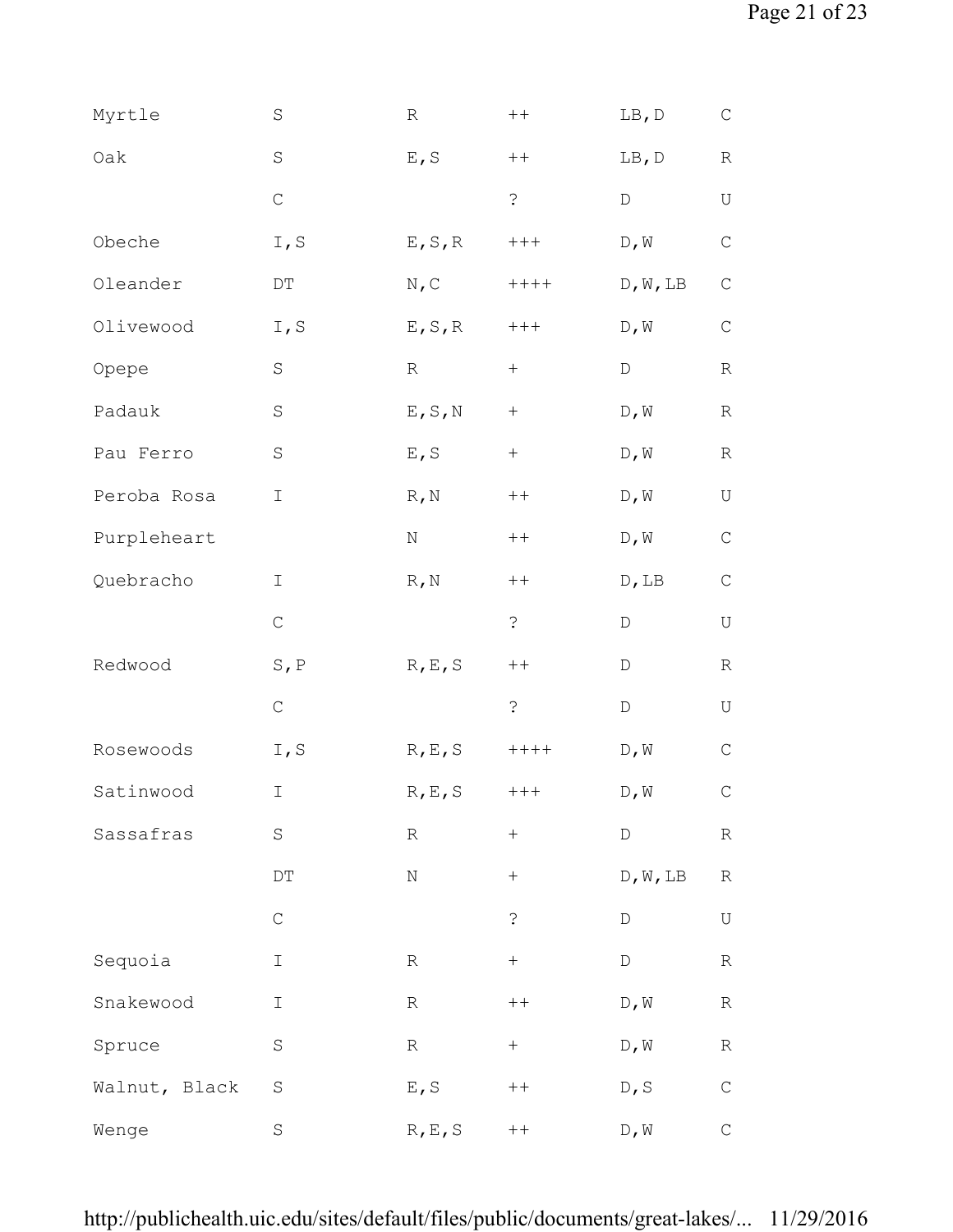| Willow       | S         | $R$ , $N$ | $^{+}$  | D, W, LB    | U |
|--------------|-----------|-----------|---------|-------------|---|
| W. Red Cedar | S         | R         | $+++$   | $D$ , LB    |   |
| Teak         | $S$ , $P$ | E, S, R   | $++$    | D           |   |
| Yew          | Ι         | E, S      | $++$    | $\mathbb D$ | C |
|              | DТ        | N, C      | $+++++$ | D, W        | C |
| Zebrawood    | S         | E, S      | $++$    | D, W        | R |

References:

Woods Toxic to Man, author unknown

Woods, B., Calnan, C.D. "Toxic Woods." Br. Journal of Dermatology. 9513, 1976, 1-97.

ILO Encyclopedia of Occupational Health and Safety, 1983.

Lampe, K., McAnn, M. AMA Handbook of Poisonous and Injurious Plants, AMA, 1985.

Poisondex, Micromedix Inc. 1990.

(c) Center for Safety in the Arts, 1995.